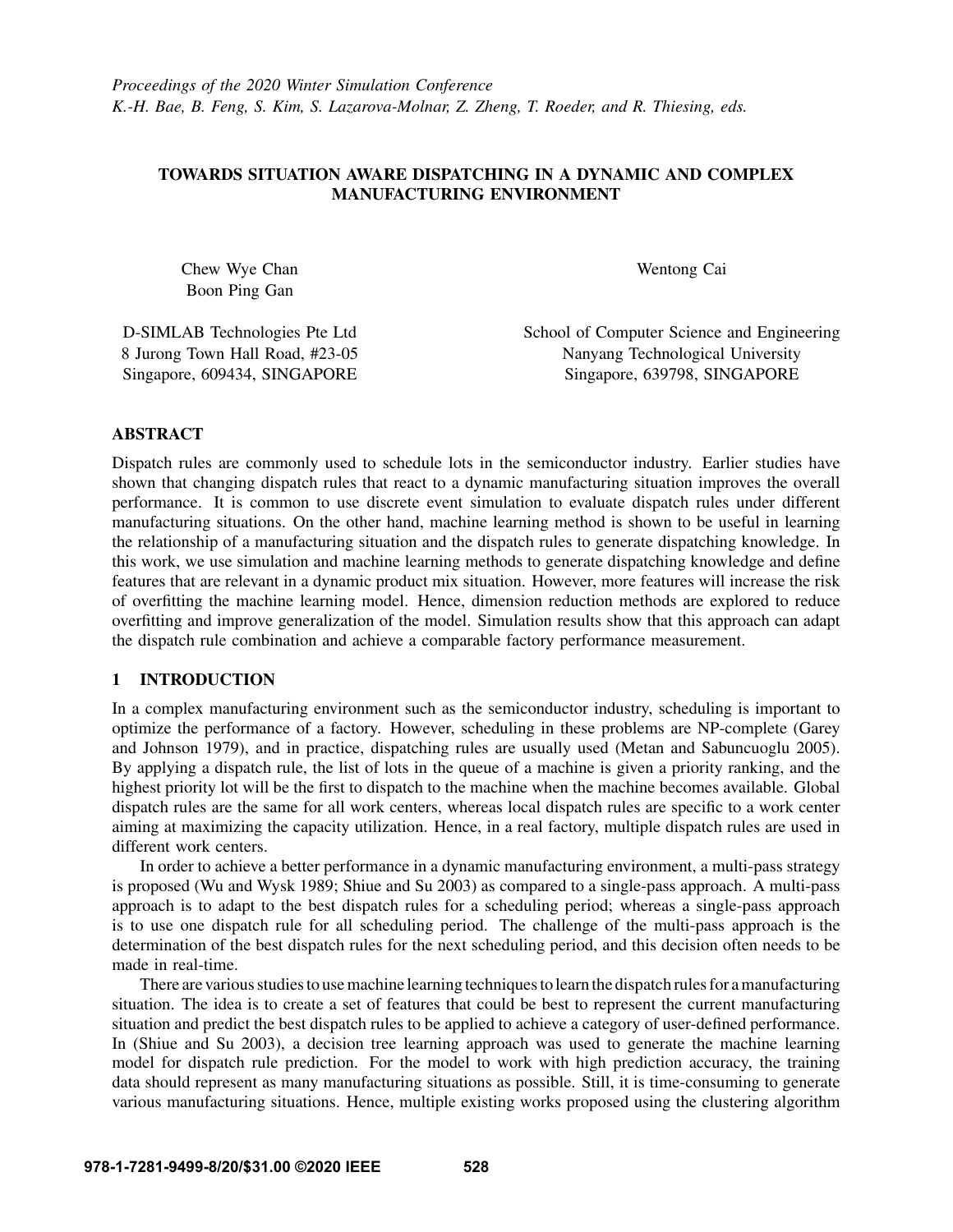and reinforcement learning to learn the best dispatch rules for a scheduling period based on a cluster of similar system status [\(Shiue et al. 2011;](#page-11-2) [Shiue et al. 2018\)](#page-11-3).

It has been shown that using feature selection procedure reduces over-fitting of the training data and delivers better generalization ability [\(Shiue and Su 2003\)](#page-11-1). On the other hand, omitting important feature will significantly reduce the learning process and affect prediction accuracy. Generating new attributes automatically using frequent itemset and arithmetic operations is also shown to be helpful in classification learning [\(Olafsson and Li 2010\)](#page-11-4). Although more features will increase the discriminating power of the machine learning algorithm, especially in a dynamic manufacturing situation, it runs the risk of overfitting the machine learning model. Hence, it is essential to generate more features that could capture the manufacturing situations but at the same time, reduce the number of nonimportant features to avoid overfitting and improve generalization of the machine learning model. In a dynamic product mix situation, a high number of features will result in over-fitting, and hence dimension reduction methods are explored to improve the generalization ability of the machine learning model.

This study examines the process of generating a multi-pass system using a machine learning algorithm. The remainder of the paper is organized as follows. In Section [2,](#page-1-0) we provide an overview of multi-pass systems. In Section [3,](#page-2-0) we discuss the knowledge base generation of a multi-pass system. In Section [4,](#page-6-0) we demonstrate the knowledge base generation process using a factory model and show the performance comparison using an on-line simulation. Finally, Section 5 concludes the paper and outlines future research directions.

#### <span id="page-1-0"></span>2 MULTI-PASS SYSTEM

Manufacturing system changes dynamically in real operation, and studies have found that changing dispatching rule results in better factory performance than using a single dispatching rule [\(Wu and Wysk](#page-11-0) [1989\)](#page-11-0). However, there are two fundamental requirements of a multi-pass system: i) to interpret real-time manufacturing environment; and ii) to evaluate the dispatch rules to be applied without delaying real operation [\(Nakasuka and Yoshida 1992\)](#page-10-2). Hence, a knowledge-based system uses the knowledge of the relationship between the manufacturing situations and the dispatch rules to select a dispatch rule [\(Priore](#page-11-5) [et al. 2014\)](#page-11-5). In order to acquire the knowledge, iterative simulation is often used to explore multiple manufacturing situations to build a knowledge base for dispatch rules selection [\(Nakasuka and Yoshida](#page-10-2) [1992\)](#page-10-2). In order to describe the changing of dispatch rules in a specified time horizon, [Wu and Wysk \(1989\)](#page-11-0) used the term "multi-pass", [Nakasuka and Yoshida \(1992\)](#page-10-2) used the term "dynamic scheduling", and [Su](#page-11-6) [and Shiue \(2003\)](#page-11-6) used the term "adaptive scheduling". In this study, the term "multi-pass" is adopted.

As the multi-pass approach is the study of changing the dispatch rules in a specific time horizon, the variation of scheduling period on the machine learning model is being studied [\(Metan et al. 2010\)](#page-10-3). The scheduling period is defined as the period to apply a dispatch rule. It is found that a short scheduling period results in the system switching rule too frequently and affects the long-run performance [\(Metan](#page-10-1) [and Sabuncuoglu 2005\)](#page-10-1). Hence, in our study, we have fixed the scheduling period to be one day to avoid frequent changes in dispatch rule.

In a real factory, there are varying types of ad-hoc situations that could impact on the factory performance, such as the machine unavailability, rush orders, varying product mix, etc. Applying better dispatch rules can mitigate the effect of randomness in the manufacturing environment [\(Schoemig 1999\)](#page-11-7). However, for a multi-pass approach to react to this randomness of the manufacturing environment, dispatching knowledge must be acquired first. Simulating all possible scenarios to generate the manufacturing states is time consuming and wasteful. Different randomness might result in the same manufacturing state. Hence, self-organizing map (SOM) is proposed to group different manufacturing states, and only distinct groups are simulated to acquire dispatching knowledge [\(Shiue et al. 2011\)](#page-11-2).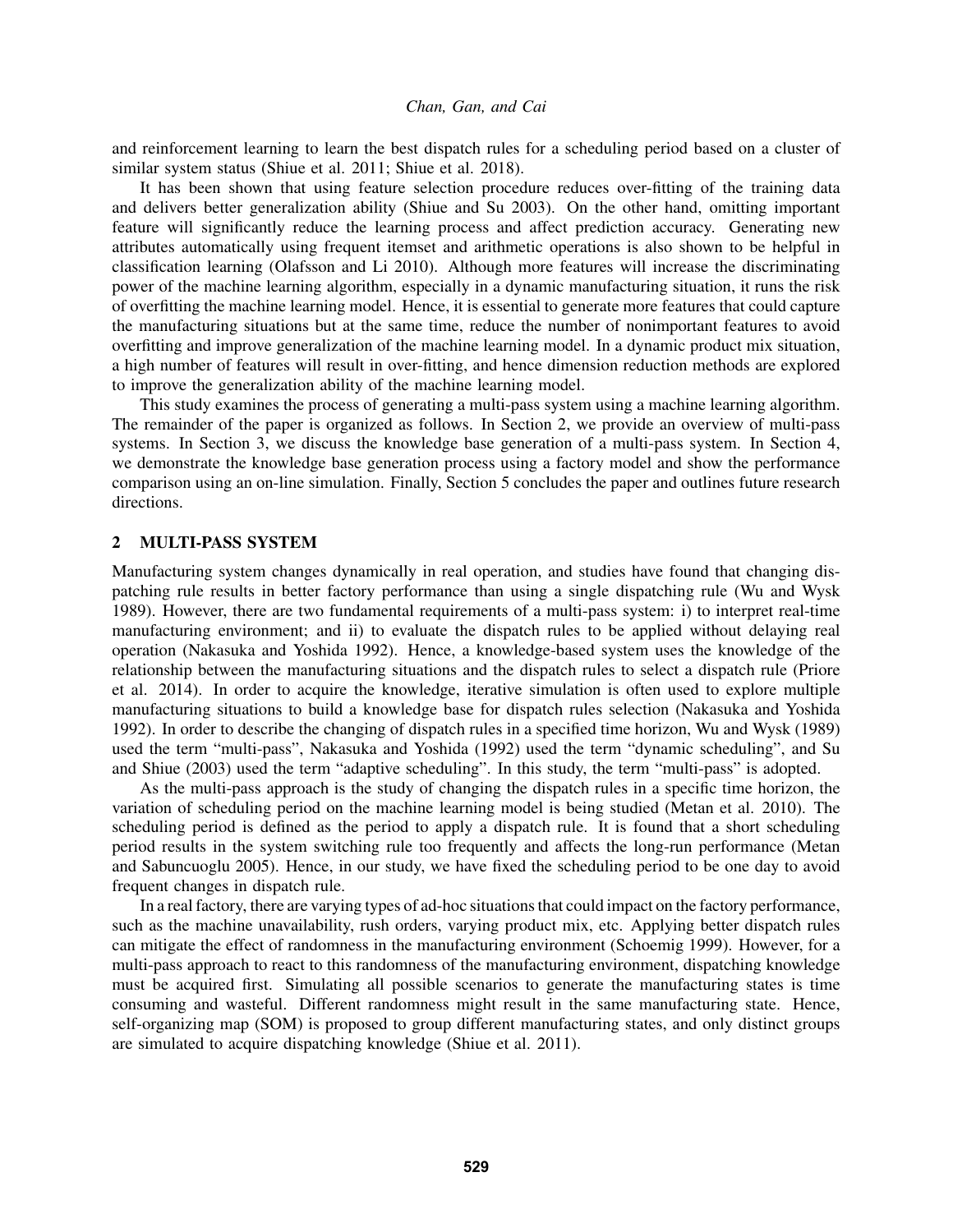### <span id="page-2-0"></span>3 MULTI-PASS SYSTEM KNOWLEDGE BASE GENERATION

A multi-pass system can modify the dispatch rules based on the current manufacturing situation. A knowledge-based approach is used to generate a relationship between a manufacturing situation and the dispatch rules to be applied at the moment using a machine learning algorithm [\(Priore et al. 2014\)](#page-11-5). However, the manufacturing performance by using a knowledge-based approach would be negatively affected if the training set is insufficient [\(Priore et al. 2001\)](#page-11-8). Hence, training data generation is important to create different manufacturing situations. A general overview of the self-adaptive dispatching system is shown in Figure [1.](#page-2-1)

In the training data generator, the factory simulation model is used to evaluate the performance of the dispatch rules with a simulator. The data preprocessing is a list of steps that transform the data generated from the simulator to the machine learning algorithm input. The training data collection is to select the best dispatch rule in a defined period for the training data. After the training data is generated, the machine learning algorithm generates a knowledge base that relates the system state with the dispatch rule. The control system captures the current system state and modifies the dispatch rules for the manufacturing system using dispatch rule knowledge. The performance and manufacturing data from the manufacturing system will then be passed to the knowledge refinement module to decide the generation of more training data.



<span id="page-2-1"></span>Figure 1: General overview of a self-adaptive dispatch rule system.

### 3.1 Factory Key Performance Measurement

Factory key performance could be measured in terms of throughput and average cycle time within a specific period. Assuming the set of completed lots within the time period *t* is *CompleteLot<sup>t</sup>* , the cycle time of lot *a* is *CycleTimea*. The formula for throughput and average cycle time is given in equation [\(1\)](#page-3-0) and equation [\(2\)](#page-3-1) respectively.

The shortcoming of using equation [\(1\)](#page-3-0) and equation [\(2\)](#page-3-1) to measure throughput and average cycle time is that they only consider the lots that had completed. In a complex wafer manufacturing environment, where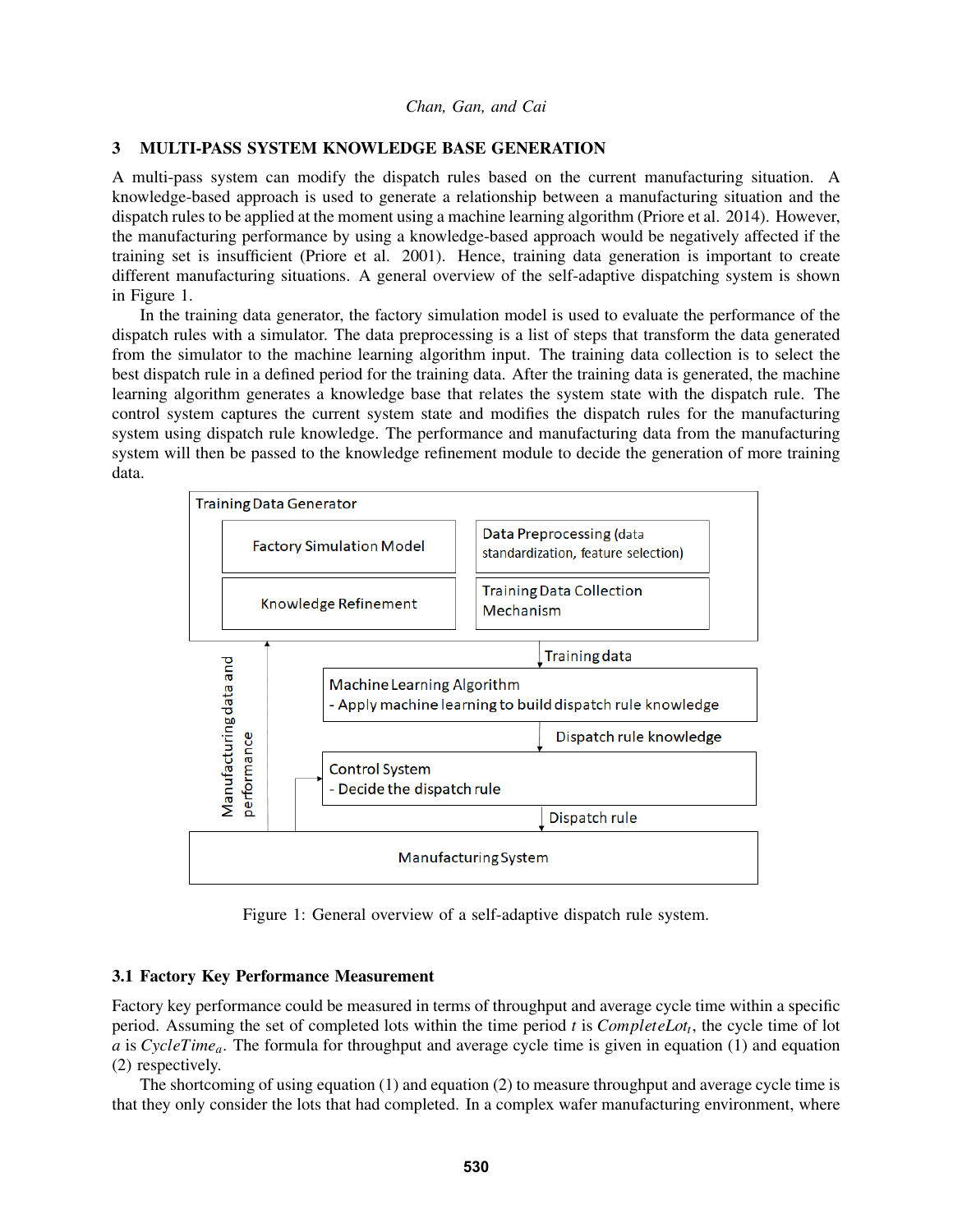the cycle time of a product could be weeks or even months, these key performance measurement formulas do not properly consider the lots that are still work-in-progress. Thus, [Hansch \(2015\)](#page-10-4) has suggested the use of dynamic daily going rate (*dynDGR*) as a measurement of throughput and dynamic cycle time (*dynCT*) as a measurement of average cycle time. Equation [\(3\)](#page-3-2) shows the definition of  $\frac{dynDGR}{h}$  for product *i*, where *DGRli* represents the daily output of operation *l* for product *i* and *L<sup>i</sup>* represents the total number of operations for product *i*. Equation [\(4\)](#page-3-3) shows that *dynDGR* is the summation of *dynDGR<sup>i</sup>* for all products *I*. Equation [\(5\)](#page-3-4) shows the definition of *dynCT*, where WIP is the total number of lots in work. As *dynCT* is derived from *dynDGR*, we will be using *dynCT* as the main key performance measurement for the training data generation.

<span id="page-3-0"></span>
$$
Throughput = |Complete Lott| \t\t(1)
$$

<span id="page-3-1"></span>
$$
AvgCycleTime = \frac{\sum_{a \in CompleteLot_t} CycleTime_a}{|CompleteLot_t|} \tag{2}
$$

<span id="page-3-2"></span>
$$
dynDGR_i = \frac{1}{L_i} * \sum_{l=1}^{L_i} DGR_{li}
$$
\n
$$
(3)
$$

<span id="page-3-3"></span>
$$
dynDGR = \sum_{i=1}^{I} dynDGR_i
$$
\n(4)

<span id="page-3-4"></span>
$$
dynCT = \frac{WIP}{dynDGR} \tag{5}
$$

#### 3.2 Training Data Representation

A triplet of {P,S,D} is used to represent the training data [\(Shiue and Su 2003\)](#page-11-1). *P* represents the user-defined performance; S represents the features; *D* represents the dispatch rules that perform best under the current system attribute and user-defined performance. Earlier studies have listed the features in generating the dispatching knowledge for the multi-pass system [\(Park et al. 1997;](#page-11-9) [Su and Shiue 2003;](#page-11-6) [Shiue et al. 2011\)](#page-11-2).

However, the features suggested in the above-mentioned literature are factory level features. In a complex manufacturing environment with different product mixes, using only factory level features is not sufficient to represent the current state of the factory. For example, according to little's law [\(Ignizio 2009\)](#page-10-5), two different products with the same cycle time but different due-date tightness will have the same level of WIP if the factory throughput rate remains the same for both products. However, due to the difference in due-date tightness, a due date related dispatch rule will be preferable in some cases as compared to other dispatching rules. Hence, product level features are required to differentiate the dispatching requirements under different product mix.

Table [1](#page-4-0) shows the different categories of features that could potentially be used in the training data. In this study, only different product mix scenario is generated. Hence, we have chosen the factory and the product category for feature consideration. Table [4](#page-5-0) shows the lot related features. The lot related features are used to generate the fab and product features shown in Table [3.](#page-5-1) Features are further classified into statistics features (e.g., *OprTSt* in Table [3\)](#page-5-1) and summation features (e.g., *SumJ* in Table [3\)](#page-5-1). For each statistics feature, four summary statistics (*St*) are calculated. They are minimum (*Mi*), maximum (*Ma*), average (*Me*), and standard deviation (*Sd*) (that is,  $St \in \{Mi, Ma, Me, Sd\}$ ). Hence, the total number of features can be determined by:

*Numbero f Products*×*Numbero f ProductStatisticsFeatures*×*Numbero f SummaryStatistics*+ *Numbero f Products*×*Numbero f ProductSummationFeatures*+*Numbero f FactoryStatisticsFeatures*× *Numbero f SummaryStatistics*+*Numbero f FactorySummationFeatures*

For example, for a factory model with two products, there is a total of 87 features.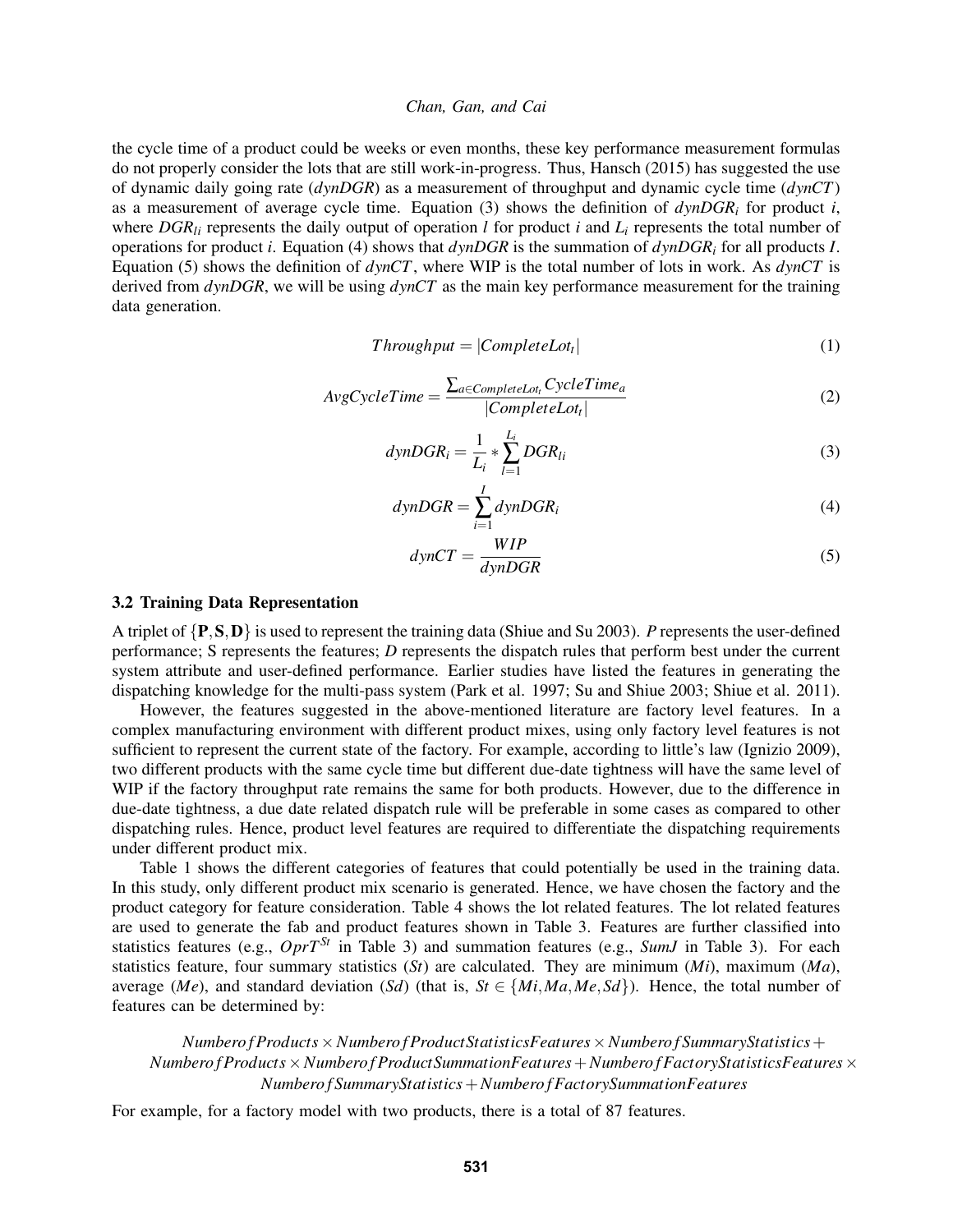As we have chosen *dynCT* as the key performance measurement in our study, we selected dispatch rules that will be affected by the lot cycle time as candidate dispatch rules. The selected dispatching rules are shown in Table [2.](#page-4-1)

| <b>Feature Category</b> | <b>Description</b>                                                        |
|-------------------------|---------------------------------------------------------------------------|
| Factory                 | Features that provide fab level information, such as overall factory WIP. |
| Product                 | Features that provide product level information, such as product WIP.     |
| Lot                     | Features that provide lot level overview, such as lot wait time.          |
| Work center             | Features that provide work center level overview, such as uptime.         |
| Equipment               | Features that provide equipment level overview, such as equipment uptime. |

<span id="page-4-0"></span>Table 1: Category of features for the manufacturing environment.

<span id="page-4-1"></span>

| <b>Dispatch Rule</b> | <b>Description</b>                                                                                  |
|----------------------|-----------------------------------------------------------------------------------------------------|
| <b>SIO</b>           | Select the lot with the shortest operation process time.                                            |
| $\sqrt{SPT}$         | Select the lot with the shortest product process time.                                              |
| CR                   | Select the lot with minimum ratio between remaining due date time and remaining<br>processing time. |

# 3.3 Training Data Collection Mechanism

The training data collection mechanism as described by [\(Shiue and Su 2003\)](#page-11-1) is an exhaustive search for every combination of manufacturing situations and dispatch rules. It requires the training data generator to exhaustively explore the combination of dispatch rules with a multi-pass simulation before deciding the training data by observing the performance for the whole simulation period. However, we collect training data by running a single-pass simulation and compare the factory level *dynCT<sup>t</sup>* for each time period *t*.

Multiple single-pass simulations with different dispatch rules are executed on a steady-state simulation model for a predefined simulation run length to generate the training data. These single-pass simulation models share the same model characteristics such as wafer start pattern and machine availability except only for dispatch rules. After the warm-up time, the simulation period is divided by time period *t*, as shown in Table [5.](#page-6-1) For each time period, the features of the model are captured at the start of the time period, and the performance measurement is calculated at the end of the time period. Table [5](#page-6-1) shows a numeric example of the features and performance measurement for the training data collection. As wafer start and machine availability are the same between the same time period of different single-pass simulation, it is assumed that *dynCT<sup>t</sup>* of the time period is comparable across the different single-pass simulation. The features corresponding to the best performing dispatch rule in a time period, in terms of dynamic cycle time, are chosen as the training data.

# 3.4 Dimensionality Reduction

High dimensional data is shown to improve the discriminating power of the classifier but increases the processing time [\(Lee and Landgrebe 1993\)](#page-10-6). Manually generating more features based on domain knowledge and the raw production data is shown to be important in the learning of the relationship between manufacturing situations and dispatch rules [\(Chen and Yih 1996\)](#page-10-7). Furthermore, new composite features that are automatically generated via frequent itemset have also shown to provide new insight on the dispatch rule [\(Li and Olafsson 2005\)](#page-10-8). However, performing dimension reduction is important to enhance the generalization ability of the knowledge base and reduce overfitting [\(Shiue and Su 2003;](#page-11-1) [Priore et al.](#page-11-5) [2014\)](#page-11-5). Dimension reduction could be achieved by feature selection or projection pursuit.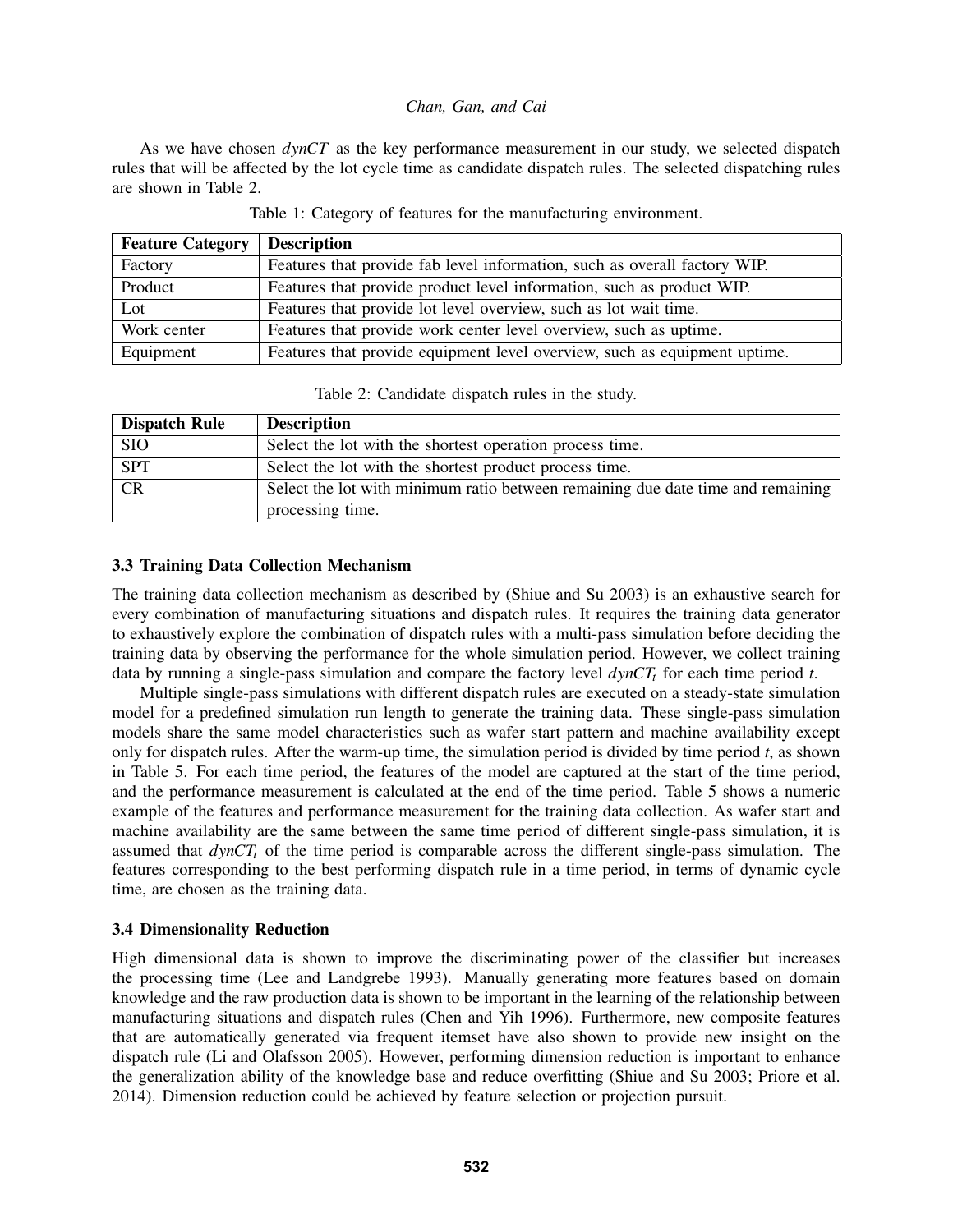| <b>Feature</b> | <b>Feature</b>            | <b>Description</b>                                                         |  |
|----------------|---------------------------|----------------------------------------------------------------------------|--|
| <b>Type</b>    |                           |                                                                            |  |
| FAB            | $Opr\overline{T^{St}}$    | Statistic summary of current operation processing time of all lots in the  |  |
|                |                           | factory.                                                                   |  |
| FAB            | $ProT^{St}$               | Statistic summary of total processing time of all lots in the factory.     |  |
| FAB            | $RemT^{St}$               | Statistic summary of remaining processing time of all lots in the factory. |  |
| FAB            | $SlkT^{St}$               | Statistic summary of slack time of all lots in the factory.                |  |
| FAB            | $LtnA^{St}$               | Statistic summary lateness of all lots in the factory.                     |  |
| FAB            | $QueT^{St}$               | Statistic summary of queue time of all lots in the factory.                |  |
| FAB            | $RmdD^{St}$               | Statistic summary of remaining due time of all lots in the factory.        |  |
| FAB            | $SumJ^{St}$               | The total number of lots in the factory.                                   |  |
| <b>PRODUCT</b> | $OprT^{PdSt}$             | Statistic summary of current operation processing time of all lot with     |  |
|                |                           | product Pd.                                                                |  |
| <b>PRODUCT</b> | ProT <sup>PdSt</sup>      | Statistic summary of total processing time of all lot with product Pd.     |  |
| <b>PRODUCT</b> | RemT <sup>PdSt</sup>      | Statistic summary of remaining processing time of all lot with product     |  |
|                |                           | Pd.                                                                        |  |
| <b>PRODUCT</b> | $S$ l $k$ <sup>PdSt</sup> | Statistic summary of slack time of all lot with product Pd.                |  |
| <b>PRODUCT</b> | LinA <sup>PdSt</sup>      | Statistic summary of lateness of all lot with product Pd.                  |  |
| <b>PRODUCT</b> | $\overline{QueT^{PdSt}}$  | Statistic summary of queue time of all lot with product Pd.                |  |
| <b>PRODUCT</b> | RemdD <sup>PdSt</sup>     | Statistic summary of remaining due time of all lot with product Pd.        |  |
| <b>PRODUCT</b> | SumJ <sup>PdSt</sup>      | The total number by product Pd lots in the system.                         |  |

<span id="page-5-1"></span>Table 3: Factory and production features in the study.

Feature selection is to select a subset of features from the original features that yield the minimum generalization error (Vergara and Estévez 2014). The features that are selected still retain the original data and information prior feature selection process. Information retention of the feature is important when new insights are needed to generate new knowledge. However, due to the dynamic nature of the manufacturing environment, feature selection might provide a different set of features under different product mix situations. If the product mix is dominated by a particular group of products in the training data, then feature selection would select the features that are affected by the group of the products due to sparse data from other low volume products. On the other hand, the relationship between the feature and the training label is also important in a supervised learning algorithm. Hence, in this paper, we use mutual information to select the top 20-percentile features [\(Kraskov et al. 2004\)](#page-10-9).

Projection pursuit is another dimensionality reduction method. Principle Component Analysis (PCA) is a common method for projection pursuit. The goal of the projection pursuit is to find a *k* orthonormal vector that could best represent the training data and then project the training data with the vector [\(Han](#page-10-10)

| Lot Attribute | <b>Description</b>                             |
|---------------|------------------------------------------------|
| $OprT_i$      | Current operation processing time of lot $i$ . |
| $ProT_i$      | Total processing time of lot $i$ .             |
| $RemT_i$      | Remaining processing time of lot $i$ .         |
| $SlkT_i$      | Slack time of lot $i$ .                        |
| $LtnA_i$      | Lateness of lot <i>i</i> .                     |
| $QueT_i$      | Queue time of lot $i$ .                        |
| $RmdD_i$      | Remaining due time of lot $i$ .                |

<span id="page-5-0"></span>Table 4: Lot feature.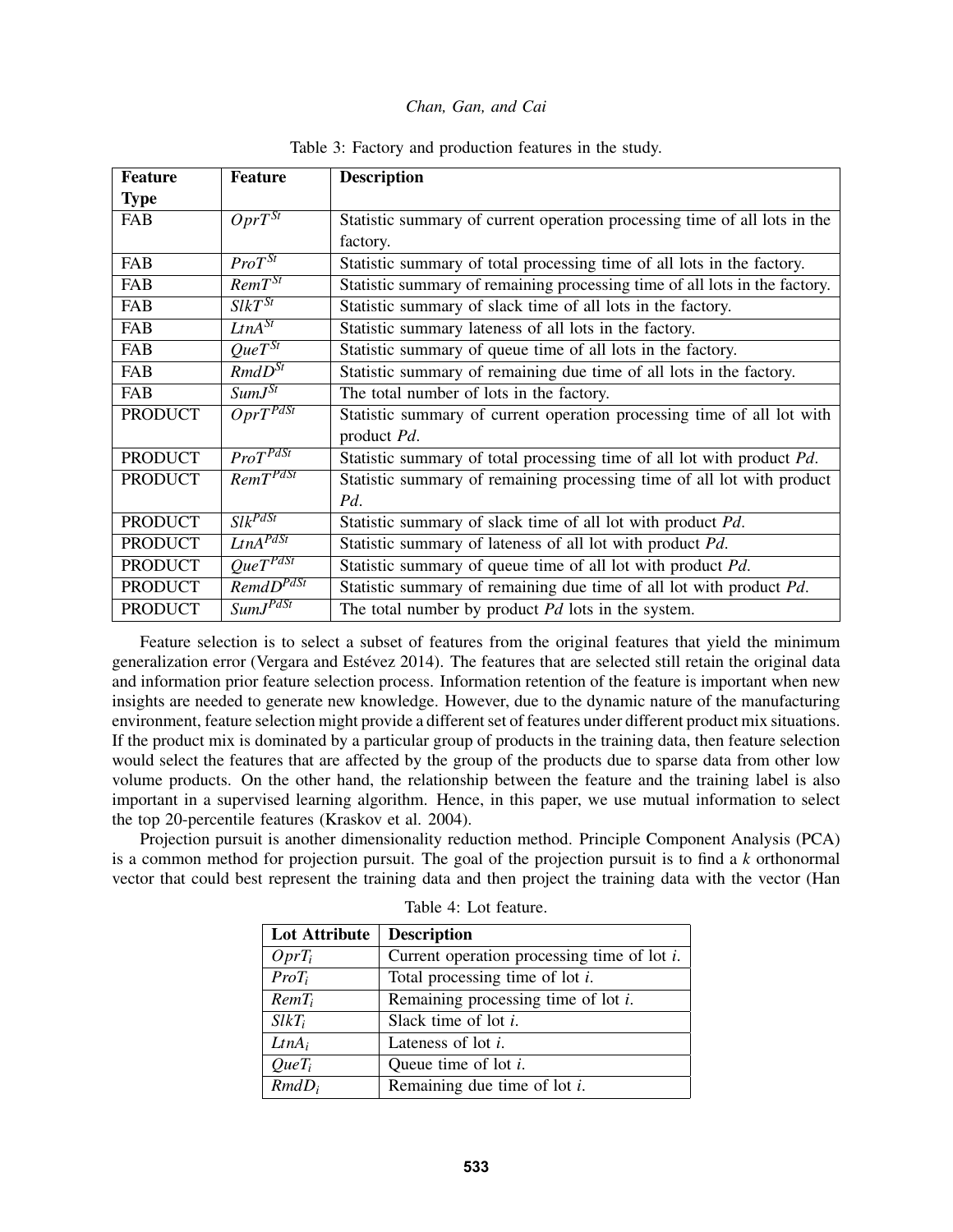| Time Period, | Dispatch Rule 1, $d_1$ |                                        | Dispatch Rule 2, $d_2$ |                 | Result              | Selected   |
|--------------|------------------------|----------------------------------------|------------------------|-----------------|---------------------|------------|
|              |                        |                                        |                        |                 | $Min(dynCT_t, d_1,$ | Feature    |
|              |                        |                                        |                        |                 | $dynCT_t, d_2)$     |            |
|              | Feature                | Performance                            | Feature                | Performance     |                     |            |
|              | $(S_t, d_1)$           | (dynCT <sub>t</sub> , d <sub>1</sub> ) | $(S_t, d_2)$           | $(dynCT_t,d_2)$ |                     |            |
|              | $S_1, d_1$             | $dynCT_1,d_1$                          | $S_1, d_2$             | $dynCT_1, d_2$  | $dynCT_1,d_1$       | $S_1, d_1$ |
|              | $S_2,d_1$              | $dynCT_2,d_1$                          | $S_2, d_2$             | $dynCT_2,d_2$   | $dynCT_2, d_1$      | $S_2, d_1$ |
|              | $S_3, d_1$             | $dynCT_3, d_1$                         | $S_3, d_2$             | $dynCT_3,d_2$   | $dynCT_3, d_2$      | $S_3, d_2$ |

<span id="page-6-1"></span>Table 5: Example of training data selection of two dispatch rule.

[et al. 2012\)](#page-10-10). The value *k* represents the number of significant components that provide information about the variance of the data. By eliminating components that have low variance, the number of the resulting dimensions is reduced. However, PCA knows only about the variance of components and chooses the components that best represent the variance. In a supervised learning algorithm where the training label is provided in the training data, which is the dispatch rule (D), the PCA does not consider the relationship of the projected data with the training label. Hence, Linear Discriminant Analysis (LDA) is used in our attempt to reduce dimensionality by projection pursuit [\(Hastie et al. 2009\)](#page-10-11). LDA is closely related to PCA but with the additional consideration of promoting separation by the training label. The objective of LDA is to find a vector that could promote the distance between the projected data of each training label and minimize the variance in the projected data of each label. The *k* value of LDA is bound by the number of dispatch rules in the training data.

# <span id="page-6-0"></span>4 EXPERIMENT

# 4.1 Simulation Model Construction and Training Example Generation

The case study uses a four work centers factory model to generate the training data [\(Ignizio 2009\)](#page-10-5). The model is verified by comparing the simulated throughput of the factory with the theoretical capacities of the factory. Table [6](#page-6-2) shows the number of visits to each work center by different products. Table [7](#page-7-0) is a summary of the product and product mix used in the factory model. Five different products are created by repeating the operations from PRODUCT 1 by a factor. The model is tuned so that the fab is in steady-state and factory utilization is at 90% without machine interruptions. Mix Short has a product mix that is dominated by the short process time products; Mix Equal has a product mix of equal weightage of all products, and Mix Long has a product mix that is dominated by long process time products.

The lot start rate is exponentially distributed with a mean of 1 day, and 40 different random seeds are used to vary the lot start pattern. Each simulation is run for 30 days, with 10 days of warm-up period. The data collection period is set to be 1 day, and this will result in 20 data points for each arrival pattern. Hence, for a single product mix, we will generate 800 data points and a total of 2400 data points for the 3 different product mix. As there are 5 different products, there is a total of 174 features generated.

| <b>Work</b>    | Work center     | No. of | of<br>N <sub>0</sub> | No<br>of         | No<br>of         | N <sub>0</sub><br>of | of<br>No.        | <b>Mean</b><br>Pro- |
|----------------|-----------------|--------|----------------------|------------------|------------------|----------------------|------------------|---------------------|
| center         | <b>Name</b>     | ma-    | visits               | visits           | visits           | visits               | visits           | Time<br>cess        |
| $\mathbf{D}$   |                 | chine  | PID <sub>1</sub>     | PID <sub>2</sub> | PID <sub>3</sub> | PID <sub>4</sub>     | PID <sub>5</sub> | (minute per         |
|                |                 |        |                      |                  |                  |                      |                  | lot)                |
|                | <b>WC_LITHO</b> | 45     |                      | $\mathfrak b$    | 9                | 12                   | 15               | 79.3                |
| 2              | <b>WC_DEP</b>   | 60     | $\overline{4}$       | 8                | 12               | 16                   | 20               | 79.8                |
| 3              | <b>WC_ETCH</b>  | 60     | $\overline{4}$       | 8                | 12               | 16                   | 20               | 76.4                |
| $\overline{4}$ | <b>WC_STRIP</b> | 30     | $\overline{2}$       | $\overline{4}$   | 6                | 8                    | 10               | 74.6                |

<span id="page-6-2"></span>

|  |  |  | Table 6: Work center description. |
|--|--|--|-----------------------------------|
|--|--|--|-----------------------------------|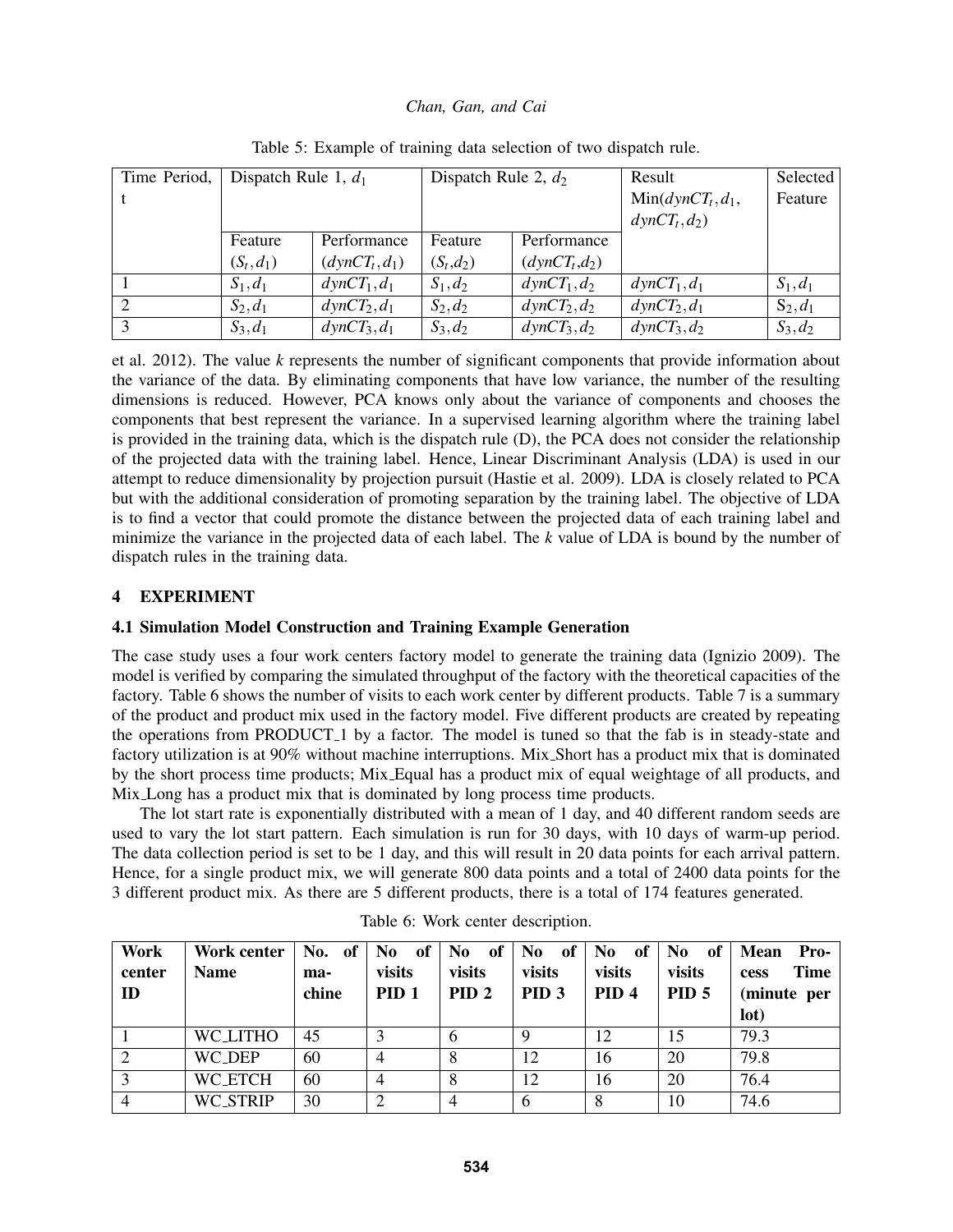| PID | Product Name          | Number    |                | Product Pro-   Product mix ratio $(\%)$ |           |                |
|-----|-----------------------|-----------|----------------|-----------------------------------------|-----------|----------------|
|     |                       | of Opera- | Time<br>cess   |                                         |           |                |
|     |                       | tions     | $\text{(day)}$ |                                         |           |                |
|     |                       |           |                | Mix_Short                               | Mix_Equal | Mix_Long       |
|     | PRODUCT <sub>-1</sub> | 13        | 0.7            | 84                                      | 20        |                |
|     | PRODUCT <sub>2</sub>  | 26        | 1.4            | 6                                       | 20        | $\overline{4}$ |
|     | PRODUCT <sub>3</sub>  | 39        | 2.1            | 4                                       | 20        |                |
|     | PRODUCT <sub>4</sub>  | 52        | 2.8            | 3                                       | 20        |                |
|     | PRODUCT <sub>-5</sub> | 65        | 3.5            | 3                                       | 20        | 85             |

<span id="page-7-0"></span>Table 7: Product mix ratio used in this study.

### 4.2 Features and Dimension Reduction

Two different types of features are collected during the training data collection process. "FAB" training data features only contain factory level features, while "FAB PRODUCT" training data features include features that are both product level and factory level. As the product mix ratio changes, it is logical to assume that "FAB PRODUCT" features are better than "FAB" features because more features increase the discriminating power of the classification data and result in better prediction accuracy. However, as more features are introduced to the training process, the training time will be increased. Furthermore, features that have no data variance such as minimum and maximum of product process time  $(ProT<sup>Mi</sup>, ProT<sup>Ma</sup>)$  is also redundant and should be removed. Hence, a feature selection algorithm is important to reduce the unimportant features of the training data and achieved dimension reduction.

In order to select features that have a higher dependence on the classification label, mutual information (MI) score is calculated [\(Kraskov et al. 2004\)](#page-10-9). A higher MI score means higher dependency between the feature and the training label. Figure [2](#page-8-0) shows the feature selection process selecting the top 20% of these features that achieve a high MI score.

Projection pursuit is another dimension reduction method. In this example, we have chosen linear discriminant analysis (LDA) [\(Hastie et al. 2009\)](#page-10-11). LDA projects the features into a lower dimension to maximize the separation between the classes. The number of dimensions is reduced to k-1 where k is the total number of class in the training data. As we have chosen three dispatch rules to generate our training data, hence, it is possible to visualize the LDA projection in a two-dimensional plot. Figure [3](#page-8-1) shows the LDA projection of the training data using "FAB" and "FAB PRODUCT" features. As more features are provided in "FAB PRODUCT" the class separation is better than the use of "FAB" features.

Table [8](#page-7-1) shows a summary of the total number of features after applying dimension reduction methods. While projection pursuit and features selection are both dimension reduction methods, the result of projection pursuit is the projection of the original feature using the discriminant function. Hence, the feature meaning after the projection pursuit does not carry the same meaning of its original feature.

<span id="page-7-1"></span>

| <b>Feature Type</b> | <b>Dimension Reduction</b> | <b>Total Number of Features</b> |
|---------------------|----------------------------|---------------------------------|
| <b>FAB</b>          | N <sub>0</sub>             | 29                              |
| <b>FAB</b>          | <b>Feature Selection</b>   |                                 |
| <b>FAB</b>          | Projection Pursuit         |                                 |
| FAB_PRODUCT         | No                         | 174                             |
| FAB_PRODUCT         | <b>Feature Selection</b>   | 35                              |
| FAB_PRODUCT         | Projection Pursuit         |                                 |

Table 8: Total number of features after applying dimension reduction on the different feature type.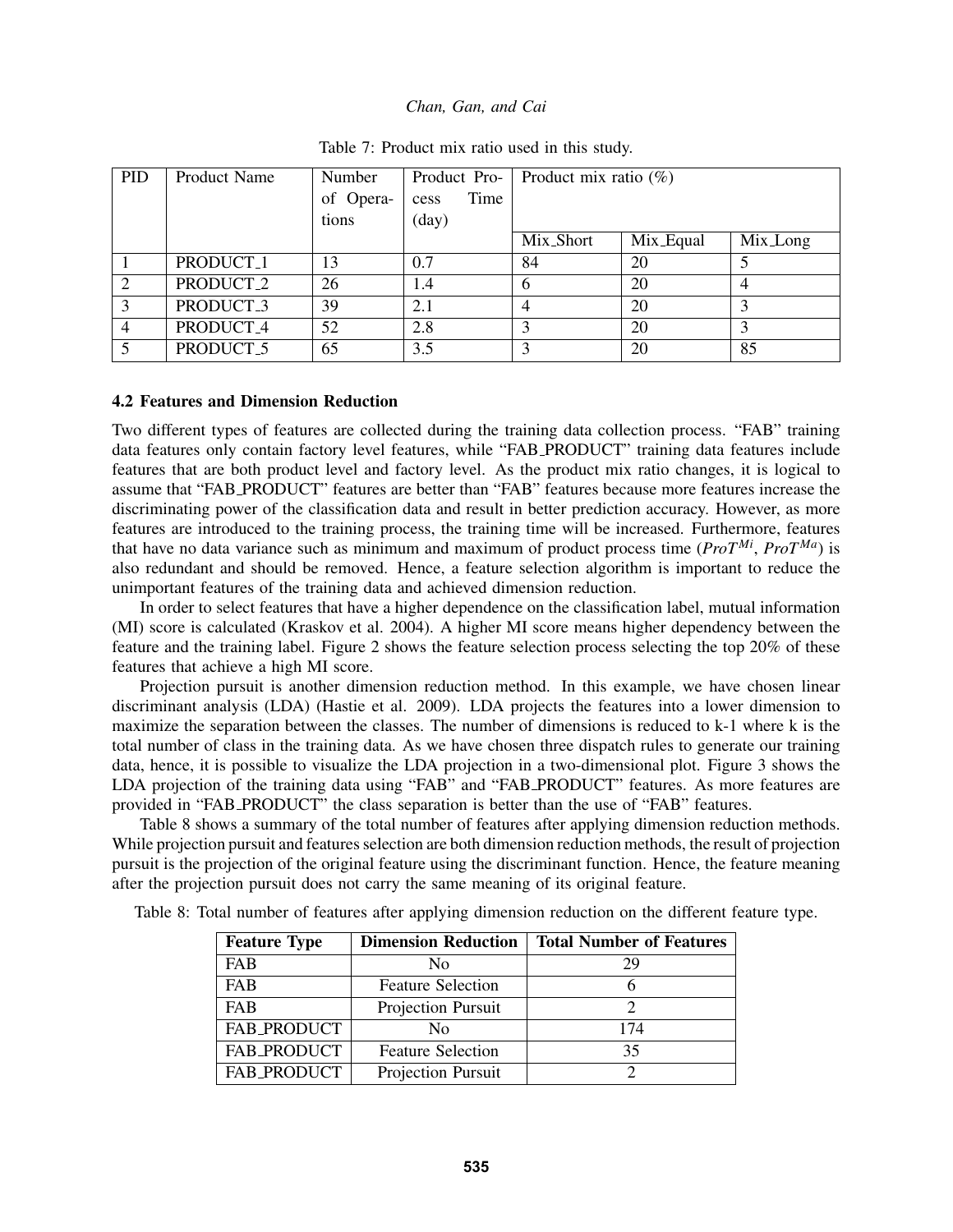

<span id="page-8-0"></span>Figure 2: Frequency diagram of FAB and FAB PRODUCT features by mutual information score.



<span id="page-8-1"></span>Figure 3: LDA data projection of FAB and FAB PRODUCT features.

### 4.3 Cross-Validation of Machine Learning Model

In this paper, we used the support vector classification (SVC) to generate the machine learning model [\(Chang](#page-10-12) [and Lin 2011\)](#page-10-12). We use 10-fold cross-validation to validate the machine learning model where training and testing are done in 10 iterations. The training data is first randomly partitioned into 10 partitions. During each iteration of validation, 9 partitions of data are retained for training, and 1 partition is used for testing. The accuracy of the evaluation is measured by the number of an exact match between the predictions label and the testing label.

Figure [4](#page-9-0) shows the average accuracy of the validation scenarios with different feature types. The result has shown the "FAB PRODUCT" feature type improves accuracy. This is because the variation of the product-related features is affected by the product mix used in the training data generation. Hence, by including the product-related features into the training data, it improves the discriminating power of the learning algorithm. The result also shows that the dimension reduction method is effective in improving accuracy as compared to no dimension reduction.

# 4.4 On-line Simulation Verification

In this study, the learning model is used to rerun the same product mix with 40 replications, using the same wafer start pattern as the training data. The objective of the study is to determine whether the learning model can adapt the right dispatch rule based on the different manufacturing situations. For each replication, we set 10 days of warm-up period that uses the FIFO dispatch rule and run the on-line decision model for the next 20 days. The decision period is set to one day, and the learning model adapts a global dispatch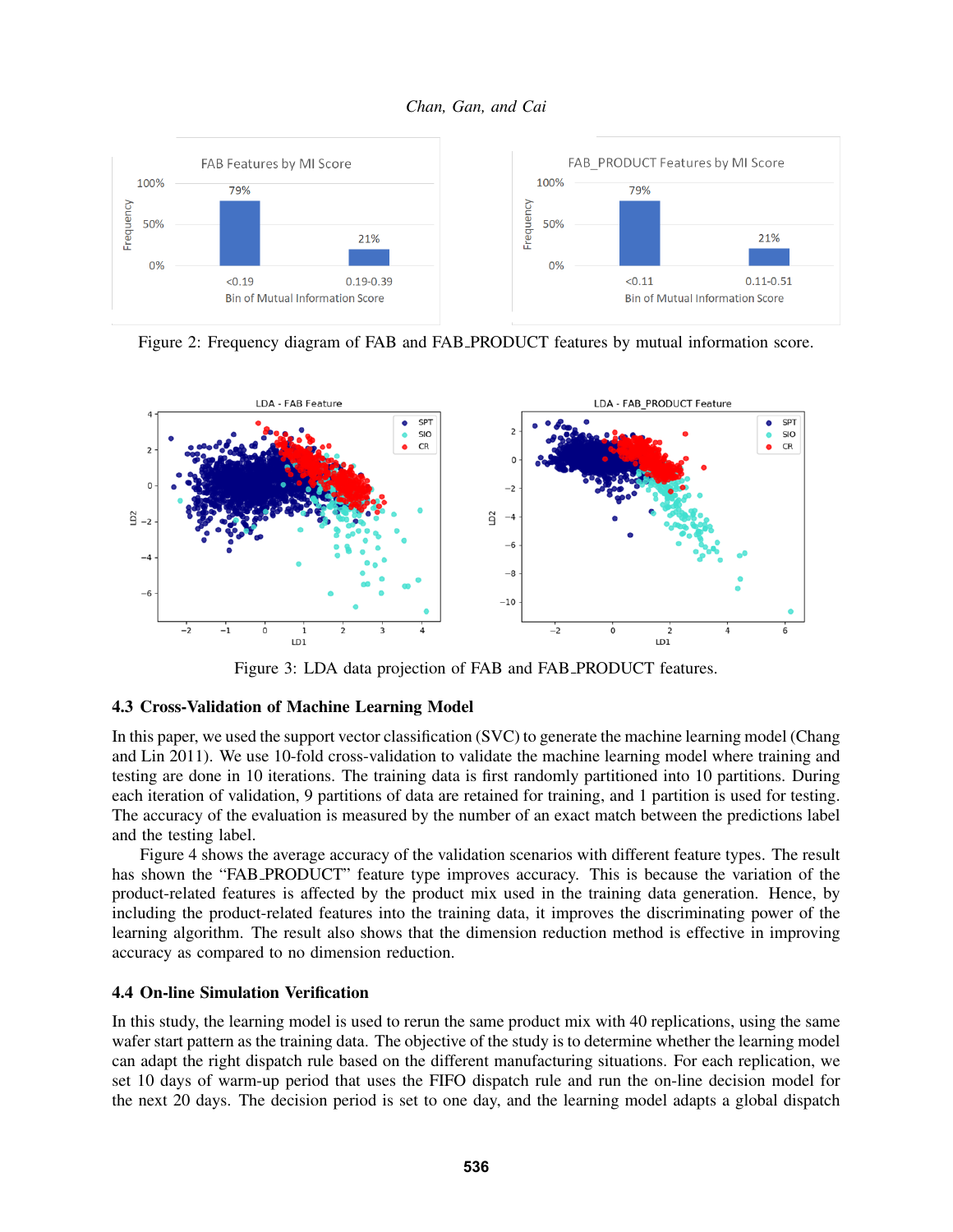*Chan, Gan, and Cai*



<span id="page-9-0"></span>Figure 4: Average accuracy of 10-fold cross-validation across different feature with all data points from product mix Mix Short, Mix Equal and Mix Long.

rule based on the current manufacturing simulation at the beginning of every simulation day. As *dynCT* is used as the factory performance in our study, it is reasonable to expect that the SPT dispatch rule is the best long-term dispatch rule to be applied in Mix Equal and Mix Long scenario because SPT would result in high fab level *dynDGR* and in return reduces *dynCT*. We also observed SPT rule as the best dispatch rule for Mix Short scenarios. This is because fab level *dynDGR* is the aggregation of all products *dynDGR* without weightage of the individual product.

The training data is potentially not generated from a continuous manufacturing situation because each period is treated independently during *dynCT* comparison. However, using the discriminating power of the "FAB PRODUCT" feature type, the on-line simulation is able to adapt the best dispatch rule most of the time and resulted in a comparable long term *dynCT* when compared with SPT dispatch rule. Figure [5](#page-10-13) shows the average  $\frac{dy}{RT}$  across the 40 replications between SPT and on-line simulation.

In the future, it will be interesting to see how the on-line simulation will perform in a varying product mix wafer start. As the wafer start mix is not the same as the line mix, the varying product mix wafer start will have an intermediate effect on the line mix before the line reaches a steady state. In order to adapt to the right dispatch rule, it is essential to have a knowledge refinement module to generate a sufficient manufacturing situation as the training data for the machine learning algorithm. Furthermore, as *dynCT* does not consider individual product performance, other performance measurements should also be explored to account for product-level performance.

# 5 CONCLUSIONS AND FUTURE WORK

In a situation-aware dispatching system, selecting a good dispatch rule will help increase factory performance. Hence, forming a relationship between the manufacturing situations and best dispatch rules is important for situation aware dispatching system.

In this study, we have analyzed the features of three different product mix. By including features that are product-related, we noticed accuracy improvement of the prediction model. However, using a large number of features will result in overfitting and reduce the generalization of the machine learning model. Hence, we proposed using LDA as a dimension reduction method. This resulted in higher prediction accuracy and better generalization, as shown in the experimental results.

We then used the machine learning model to predict the dispatch rule in multiple on-line simulation runs. The results show that the factory performance using the machine learning model is comparable with that of using the best-known dispatch rule. This shows the dispatching knowledge is acquired, and the relationship between manufacturing situations and best dispatch rules is created. However, the multi-pass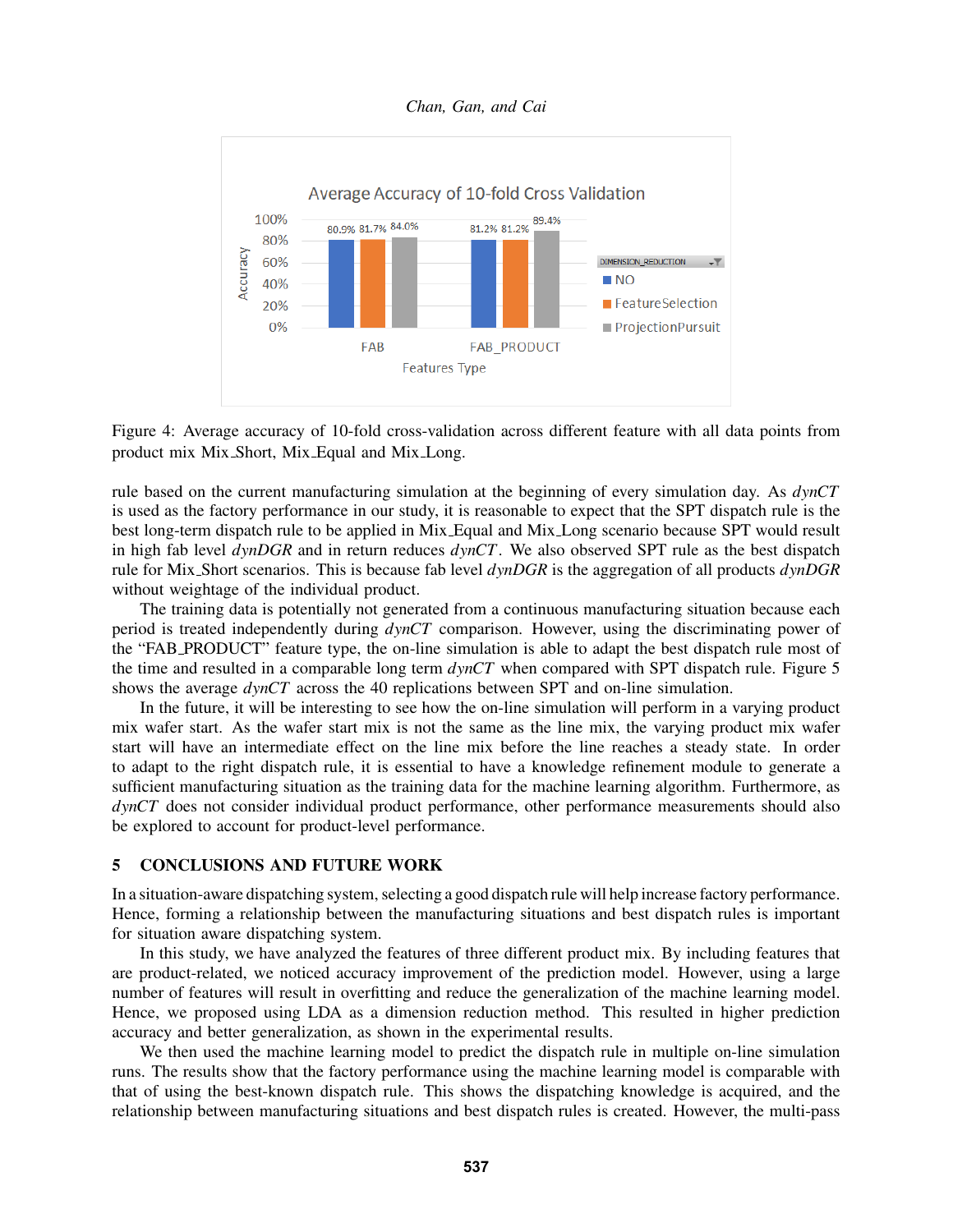*Chan, Gan, and Cai*



<span id="page-10-13"></span>Figure 5: Dynamic cycle time comparison between SPT and on-line simulation.

system did not outperform the best-known dispatch rule in our scenario because we use only fab level dynCT in this study which does not account for product-level performance. Furthermore, the factory model used in the study is simplified and does not consider other variability in a manufacturing environment, such as the machine interruption.

This paper represents a step towards the direction of realizing situation aware dispatching in a dynamic and complex manufacturing system. Further studies need to be carried out to include other manufacturing situations such as machine interruptions into the machine learning model. Besides, techniques to explore distinct manufacturing situations so as to reduce the time to acquire the knowledge will be investigated. Finally, it would be interesting to apply the situation aware dispatching to the real-world scenarios with more complex factory models.

#### REFERENCES

- <span id="page-10-12"></span>Chang, C. C., and C. J. Lin. 2011. "LIBSVM: A Library for Support Vector Machines". *ACM Transactions on Intelligent Systems and Technology* 2(3):1–27.
- <span id="page-10-7"></span>Chen, C. C., and Y. Yih. 1996. "Indentifying Attributes for Knowledge-based Development in Dynamic Scheduling Environments". *International Journal of Production Research* 34(6):1739–1755.
- <span id="page-10-0"></span>Garey, M. R., and D. S. Johnson. 1979. *Computers and Intractability: A Guide to The Theory of NP-completeness*. New York: W. H. Freeman and Company.
- <span id="page-10-10"></span>Han, J., J. Pei, and M. Kamber. 2012. *Data Mining: Concepts and Techniques*. 3rd ed. Massachusetts: Morgan Kaufmann Publishers.
- <span id="page-10-4"></span>Hansch, W. 2015. *Factory Dynamics*. Universität der Bundeswehr München. [https://dokumente.unibw.de/pub/bscw.cgi/d9324722/](https://dokumente.unibw.de/pub/bscw.cgi/d9324722/07_Factorydynamics_I.pdf) 07 [Factorydynamics](https://dokumente.unibw.de/pub/bscw.cgi/d9324722/07_Factorydynamics_I.pdf) I.pdf, accessed 16<sup>th</sup> May 2020.
- <span id="page-10-11"></span>Hastie, T., R. Tibshirani, and J. Friedman. 2009. *The Elements of Statistical Learning*. Springer Series in Statistics. New York: Springer.
- <span id="page-10-5"></span>Ignizio, J. P. 2009. "Reducing Complexity". In *Optimizing Factory Performance: Cost-Effective Ways to Achieve Significant and Sustainable Improvement*, Chapter 10, 231–234. New York: McGraw-Hill.
- <span id="page-10-9"></span>Kraskov, A., H. Stögbauer, and P. Grassberger. 2004. "Estimating Mutual Information". *Physical Review E* 69(6):066138.
- <span id="page-10-6"></span>Lee, C., and D. Landgrebe. 1993. "Feature Extraction and Classification Algorithms for High Dimensional Data". Technical report, School of Electrical Engineering, Purdue University.
- <span id="page-10-8"></span>Li, X., and S. Olafsson. 2005. "Discovering Dispatching Rules Using Data Mining". *Journal of Scheduling* 8(6):515–527.
- <span id="page-10-1"></span>Metan, G., and I. Sabuncuoglu. 2005. "A Simulation Based Learning Meachanism for Scheduling Systems with Continuous Control and Update Structure". In *Proceedings of the 2005 Winter Simulation Conference*, edited by M. E. Kuhl, N. M. Steiger, F. B. Armstrong, and J. A. Joines, 2148–2156. Piscataway, New Jersey: Institute of Electrical and Electronics Engineers, Inc.
- <span id="page-10-3"></span>Metan, G., I. Sabuncuoglu, and H. Pierreval. 2010. "Real Time Selection of Scheduling Rules and Knowledge Extraction via Dynamically Controlled Data Mining". *International Journal of Production Research* 48(23):6909–6938.
- <span id="page-10-2"></span>Nakasuka, S., and T. Yoshida. 1992. "Dynamic Scheduling System Utilizing Machine Learning as A Knowledge Acquisition Tool". *International Journal of Production Research* 30(2):411–431.